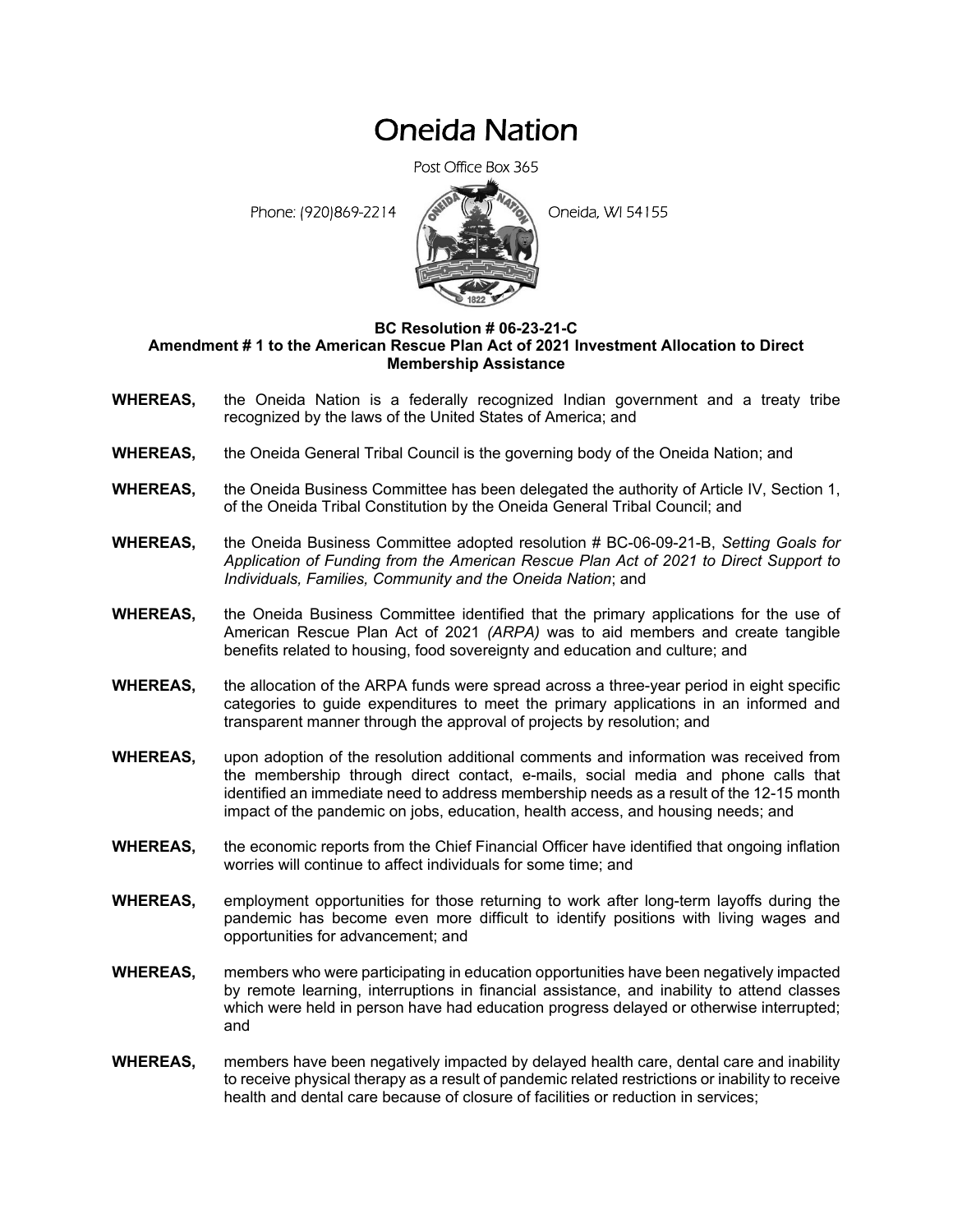#### **BC Resolution # 06-23-21-C Amendment #1 to the American Rescue Plan Act of 2021 Investment Allocation to Direct Membership Assistance Page 2 of 2**

**NOW THEREFORE BE IT RESOLVED,** resolution # # BC-06-09-21-B, *Setting Goals for Application of Funding from the American Rescue Plan Act of 2021 to Direct Support to Individuals, Families, Community and the Oneida Nation*, is amended by deleting the work sheet and replacing it with the work sheet, titled *American Recovery Plan Act – FRF; Lost Revenue; ARPA FRF LR Investments – Updated June 23, 2021*, attached to this resolution.

**BE IT FURTHER RESOLVED,** the following guidance is included regarding use of ARPA FRF LR Investments funds:

- 1. The Direct Membership Assistance allocation shall be utilized by making one \$3000 general welfare exclusion payment as a result of ongoing financial difficulties arising out of the pandemic to all members who are age 18 or older before midnight on December 31, 2021.
- 2. Remaining funds from the Direct Membership Allocation, approximately \$10 million, shall be allocated to membership assistance projects in Fiscal Years 2022 and 2023.
- 3. Funds obligated to an approved project shall be fully obligated until expended, the project is completed, or project is terminated.
- 4. Percentage allocations shall become available in the fiscal year allocated and remain allocated for that purpose in future fiscal years until fully obligated or reallocated by resolution of the Oneida Business Committee.

**BE IT FINALLY RESOLVED,** the Oneida Business Committee shall review the allocations at the beginning of each fiscal year to determine if amendments are necessary to meet the changing needs and may review more often if deemed necessary.

## **CERTIFICATION**

I, the undersigned, as Secretary of the Oneida Business Committee, hereby certify that the Oneida Business Committee is composed of 9 members of whom 5 members constitute a quorum; 8 members were present at a meeting duly called, noticed and held on the  $23<sup>rd</sup>$  day of June, 2021; that the forgoing resolution was duly adopted at such meeting by a vote of 6 members for, 1 members against, and  $\overline{0}$ members not voting\*; and that said resolution has not been rescinded or amended in any way.

 $\bigcap$ Dan Digaired Lisa Liggins, Secretary Oneida Business Committee

\*According to the By-Laws, Article I, Section 1, the Chair votes "only in the case of a tie."